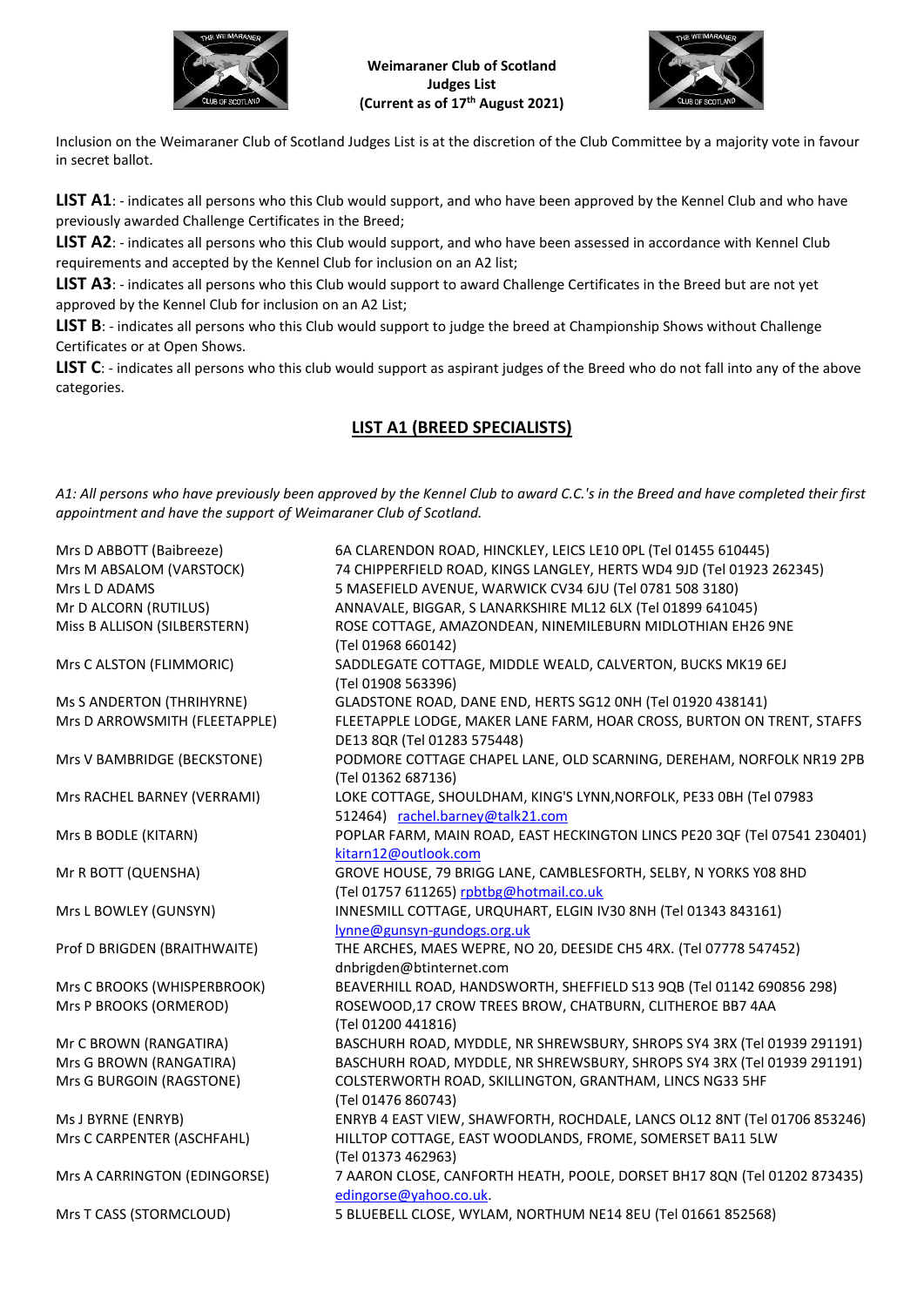Mrs M CHANT (QUADET) CHURCH COTTAGE, TINCLETON, DORCHESTER, DORSET DT2 8QR (Tel 01305 848257) Mr R CLARKE (COASTEDGE) 55 GRAYSON AVE, PAKEFIELD, LOWESTOFT, SUFFOLK NR33 7BB (Tel 01502 582976) Mrs S DAMMS (WELSGUIST) 107A MAIN STREET, ALREWAS, BURTON-ON-TRENT, DE13 7ED (Tel 01283 791165) Mrs I DAWES (AQUILA) 12 QUINTON PLACE, CODFORD, WARMINSTER, WILTS BA12 0JU. (Tel 01805 603454) [ibdawes@bigpond.com](mailto:ibdawes@bigpond.com) Mrs G DAWSON 1 THROSTLE NEST VIEW, HORSFORTH, LEEDS LS18 4LR (TEL: 0113 2582189) MRS S DYER (SHARNPHILLY) 70 PRIORY ROAD, NOAK HILL, ROMFORD, ESSEX RM3 9AP (Tel: 07946 327289) MR N EDMINSON (KISDON) 2 BREWERY COTTAGES,THORNTON LE MOOR, NORTHALLERTON, N YORKS DL7 9DR Mrs P EDMINSON (KISDON) BROOKEHOUSE, KILLERBY, DARLINGTON, CO DURHAM DL2 3UG (Tel 01325 374680) Mrs J FAIRLIE (TASAIRGID) SUMMERHILL, SHANDON, BY HELENSBURGH, DUNBARTONSHIRE, ARGYLL G84 8NR (Tel 01436 820478[\) JFAIRLIE@WEIMARANERS.UK.NET](mailto:JFAIRLIE@WEIMARANERS.UK.NET) Mrs J FORD (DANGVORD) 234H COLHOOK COMMON, PETWORTH, W SUSSEX GU28 9LE (Tel 01428 708057) Mrs J FOWLER (GALGO) SHETNELL COTTAGE, 2 CHILD PITTS, LILLESHALL, NEWPORT, SHROPS TF10 9AR (Tel 01270 820126) Mrs N A FUSSELL-IBBERSON (GREYFILK) 2 TOLLGATE FLATS, LEWES ROAD, SCAYNES HILL, HEYWARD HEATH, W SUSSEX RH17 7PG Ms A GATES (LINOSA) 25 LONGLANDS BANK, THONGSBRIDGE, HOLMFIRTH, HUDDERSFIELD, W YORKS HD9 7HR (Tel 01484 686671) Mrs E GATES (SCHONBLICK) 19 INGS WAY INGBIRCHWORTH PENISTONE SHEFFIELD S30 6GL (Tel 01226 766866) Ms J GEORGE-AINSCOUGH (ACHOUFFE) HUNTERSCROFT, 15 CHURCH ST, BILLINGHAY, LINCOLN LN4 4HN (Tel 01526 861431) [achouffegundogs@btinternet.com](file:///C:/Users/user/Downloads/achouffegundogs@btinternet.com) Mr K J GREWCOCK (RYANSTOCK) 1 LOVELACE CRESCENT, ELMESTHORPE, LEICESTER, LEICESTERSHIRE LE9 7SL (Tel 01455 847596) Mrs E GREWCOCK (RYANSTOCK) 1 LOVELACE CRESCENT, ELMESTHORPE, LEICESTER, LEICESTERSHIRE LE9 7SL (Tel 01455 847596) Miss P GRIME (ANSONA) COPPICE COTTAGE, TOCKHOLES RD, TOCKHOLES, DARWEN, LANCS BB3 0LP (Tel 01254 264384) Mrs G HALFF-VAN BOVEN MOLENVAART 317 1761 AH ANNA PAULOWNA NETHERLANDS (Tel 00 31 (0)223 (OF THE GREY NOBLE) 522380) [greynoble@quicknet.nl](mailto:greynoble@quicknet.nl) Mr A HAMPSHIRE (BURNTACRE) 19 ELM COURT, HIGHBURTON, HUDDERSFIELD, W YORK HD8 0TB (Tel 01484 602300) Mr G HARAN (MAGREGOR) 2 AUCHENGREE RD, GLENGARNOCK, N AYRSHIRE KA14 3BU (Tel 01505 685539) Mrs V HAWKSBY (DELAHAWK) 43 EASTLEY GARDENS, SEATON SLUICE, WHITLEY BAY, TYNE&WEAR NE26 4JN (Tel: 0191 2371469) Mrs M HEAPPEY (SILVMAR) CHURCH FARM, CHURCH LANE, MARCHINGTON, UTTOXETER, STAFFS ST14 8LJ (Tel 01283 820059) Mrs J HESFORD (PIPWELL) PIPWELL COTTAGE, SCHOOL LANE, BRAYBROOK, MARKET HARBOROUGH, LEICS LE16 8LS (Tel 01858 434178) Mr M HESFORD (PIPWELL) PIPWELL COTTAGE, SCHOOL LANE, BRAYBROOK, MARKET HARBOROUGH, LEICS LE16 8LS (Tel 01858 434178) Mr C R W HILL (SCALENE) 10 SHIRE GROVE, EASTFIELD, PETERBOROUGH, CAMBS PE1 5LN (Tel 01733 349758) Mr M HODGKINSON (ACHOUFFE) HUNTERS CROFT 15 CHURCH ST BILLINGHAY LINCOLN LN4 4HN (Tel 01526 861431) Mrs P HOLLINGS (GUNALT) CARLTON HALL FARM, CARLTON, YEADON, LEEDS LS19 7BG (Tel 01132 505113) Mr S HOLLINGS (GUNALT) CARLTON HALL FARM, CARLTON, YEADON, LEEDS LS19 7BG (Tel 01132 505113) Mrs D HOLMAN (SILVANUS) 191 WOOD LANE, HESKIN, CORLEY, LANCS PR7 5NS (Tel 01257 453111) Mrs J ISHERWOOD (CALEYDENE) 21 THORNDALE STREET, HELLIFIELD, N YORKS BD23 4JE (Tel 01729 851748) Mrs H JUPP (CZOLKINS) OLD SAW COTTAGE, POTCOTE, TOWCESTER, NORTHANTS NN12 8EH (Tel 01327 831097) Mr R JUPP (CZOLKINS) OLD SAW COTTAGE, POTCOTE, TOWCESTER, NORTHANTS NN12 8EH (Tel 01327 831097) Mr J KELLY (VANSANT) THE BARN, BADGERS LANE, LOWER TYSOE, WARWICKSHIRE (Tel 07763 233792) Mr J LAMB (CANNYLAD) 2 BROOK COTTAGES, MADELEY ROAD, BECKBURY, SHIFNEL, SHROPS TF11 9DP Miss R LONGBOTTOM (CATRUANE) 9 BEACON GROVE, WIBSEY, BRADFORD, W YORKS BD6 3EB (Tel 01274 770273) Ms J MACLAINE (GREYSPIRIT) 75 TALISMAN RISE, DEDRIDGE, LIVINGSTON, W LOTHIAN EH54 6PN (Tel 01506 418072 ) [greyspirit.weimaraners@blueyonder.co.uk](mailto:greyspirit.weimaraners@blueyonder.co.uk) Ms M MARR (CLEIMAR) 22 READING ROAD, BURGHFIELD COMMON, BERKS RG7 3QA (Tel 01189 835622) Mrs S MARSHALL (LOWERDON) 50 SUN WAY, SOUTHOWRAM, HALIFAX, YORKS HX3 9PF (Tel 01422 367399)Miss S MCANDREW (BRACKENMIST) 31 SELKIRK AVE, PAISLEY, STRATHCLYDE PA2 9JF (Tel 01505 349094) Mrs M MCANGUS (GREYFURS) REDFORD, CARMYLLIE, TAYSIDE DD1 2QZ (Tel 01241 860254) Mr P MILBY (TEGUISE) 47 SCOTT GREEN CRESC, GILDERSOME, LEEDS LS27 7DG (Tel 01132 520470 Mr A J MOORE (CAVALMIST) 37 HAZEL GROVE, HUCKNALL, NOTTS NG15 6ED (Tel 01159 539630) Mrs K S MOORE (CAVALMIST) 37 HAZEL GROVE, HUCKNALL, NOTTS NG15 6ED (Tel 01159 539630) Mrs T MORRIS (KALIMOR) MEREDEN COTTAGE, MARDEN HILL, HERTS SG14 2NE (Tel 01992 584369)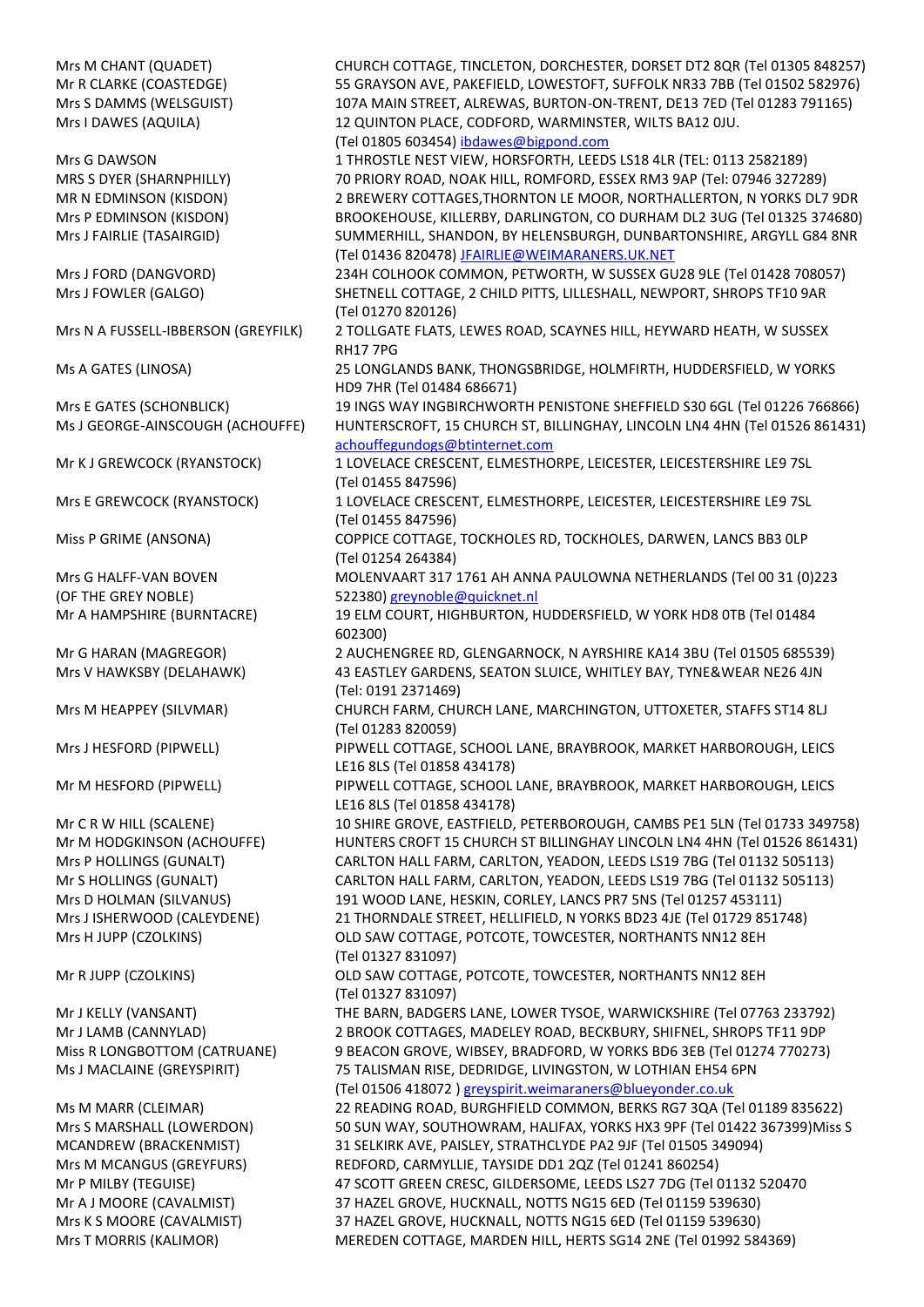Mrs D MOSEY (DENMO) 11 GRUNDALE, KIRK ELLA, E YORKS HU10 7LA (Tel 01482 659120) Mrs C G MYERS (ASTRAZONE) 56 THIRLMERE DRIVE, TINGLEY, WAKEFIELD WF3 1PQ (Tel 10032 521916) Mrs R NEWMAN (MORGANNA) HIGHVIEW, HOLLINGTON, ASHBOURNE, DERBYS DE6 3GB (Tel 01335 360271) Mrs V O'KEEFE (CASTLEGARNSTONE) 77 LARK RISE, UTTOXETER, STAFFS ST14 8SZ Mrs K PALMER (PARMELLY) 3 SWIGERT CLOSE, HEMPSHILL VALE, NOTTS NG6 7AP (Tel 01159 273887 ) [parmelly@btinternet.com](mailto:parmelly@btinternet.com) Mr G PHILPOTT (CASPAR) 5 CHURCH STREET EAST, DUBLIN 3, EIRE. (Tel 00353 18363312) Mrs P J PICKSTONE (LEKKERWYN) DIAMOND COTTAGE, RIPLINGHAM, BROUGH HU15 1QT (Tel 01482 657337) Mrs M PIGGON (VEDANTA) MEILLIONEN BEDDGELERT CAERNARFON GWYNEDD LL55 4UU (Tel 01766 890359) Mrs S J PIKE (ZILVARSON) ST JACOBS HALL, LAXFIELD, SUFFOLK IP13 8HY (Tel 01986 798979) Mr T RAINEY (TRILITE) KINGFISHER COTTAGE, 15 CRANFIELD RD, RANDALSTOWN CO ANTRIM N IRELAND BT41 3ND (Tel 0289 4479770[\) tony@starchelle.co.uk](http://www.weimaraner-scotland.com/JudgesLists/tony@starchelle.co.uk) Mrs S RAWLINSON (PHARISES) 3 FAR FIELD AVE, HEPWORTH, HOLMFIRTH, W YORKS HD9 1TT (Tel 01484 684577 ) [sandrarawlinson@yahoo.co.uk](http://www.weimaraner-scotland.com/JudgesLists/sandrarawlinson@yahoo.co.uk) Mrs C RAYNER (RAYSTANS) THE WHITE HOUSE, 1 FRONT STREET, BISHOP MIDDLEHAM, CO DURHAM DL17 9AJ (Tel 01740 651324) MR P RICHARDSON (WEISEL) 38 CAMPBELL STREET, FARNWORTH, BOLTON BL4 7HH (Tel: 01204 403598) Mrs E RENNIE-JONES (BROCSTONE) 2 SWAN AVENUE, BRIGSTOCK, KETTERING, NORTHANTS NN14 3JQ (Tel 01536 373498) Mrs P J RICKETTS (KESTTRIC) 176 WELLING WAY, WELLING, KENT DA16 2RS (Tel 0208 856 4935) Mr D ROBSON (ROBRICCI) 12 TRINITY PARK, HOUGHTON-LE-SPRING, TYNE & WEAR DH4 4UL (Tel 0191 512 6133) [robriccidr@aol.com](mailto:robriccidr@aol.com) Mrs C RODGERS (MINSTERGATE) 5 THOROLD ROAD, BARROWBY, GRANTHAM, LINCOLNSHIRE NG32 1TD (Tel 07919 401958) [clairerodgers78@gmail.com](mailto:clairerodgers78@gmail.com) Mr A RUTLAND (KHAMSYNN) HIGHER BULWORTHY, RACKENFORD, TIVERTON, DEVON EX16 8DW (Tel 01884 881266) Mrs L RUTLAND (KHAMSYNN) HIGHER BULWORTHY, RACKENFORD, TIVERTON, DEVON EX16 8DW (Tel 01884 881266) Mr G SCOBELL 19 MORLEY CROFT, FARINGTON MOSS, LEYLAND, LANCS PR26 6QS (Tel 01772 623720) Mrs G SIMPSON (SIREVA) LYTHE HOUSE FARM, STAPE, PICKERING, N YORKS YO18 8HP (Tel 01751 417035) Mr T SMITH (ROXBERG) BRAEWINDS, SHAW LANE, HOLBROOK, BELPER DE56 0TG (Tel 01332 880532) Mrs T SNAITH (BIFONDA) 67 VINE STREET, CLECKHEATON, W YORKS YO32 3NA (Tel 01274 875393) Mr R A S STAFFORD (FARNFIELD) 193 PENIEL GREEN ROAD, LLANSAMLET, SWANSEA SA7 9BA (Tel 01792 797404) Miss B STAMP (TYNSIL) 396 PRINCESS DR, LIVERPOOL L14 8XQ (Tel 0151 283 5041) Mrs P C THOMPSON (RISINGLARK) THE SHEILINGS, FELTON COMMON, BRISTOL BS18 7XP (Tel 01275 472104) Mrs B THORNE (MABANIKA) 20 SOUTH PARADE, GUIDEPOST, CHOPPINGTON, NORTHUM NE62 5RB (Tel 01670 824875) Mr M THORNE (MABANIKA) 20 SOUTH PARADE, GUIDEPOST, CHOPPINGTON, NORTHUM NE62 5RB (Tel 01670 824875) Mrs C TRANQUADA (CASTANHO) 73 EDGEBURY CHISELHURST KENT BR7 6JN (Tel 020 8467 1409) Ms D TRANQUADA (CASTANHO) 73 EDGEBURY CHISELHURST KENT BR7 6JN (Tel 020 8467 1409) [armeiro@ntlworld.com](mailto:armeiro@ntlworld.com) Mrs S TRANTER (HOUBLON) CAROUSEL, CANNONS LANE, HATFIELD BROADOAK, BISHOP STORTFORD, HERTS CM22 7HY (Tel 01279 718419) Miss J A TURNER (ROCKLEYAN) 11 WARFEDALE DR, NORTH HYKEHAM, LINCS LN6 8JL (Tel 01522 680231) Ms M WADDELL (MAGREGOR) 2 AUCHENGREE RD, GLENGARNOCK, N AYRSHIRE KA14 3BU (Tel 01505 685539) Mr S J WALTON (KAGSKIDS) 143 HESLEY LANE, THORPE HESLEY, ROTHERHAM S61 2PT (Tel 01142 469859) Ms D WALLWORK (BRAEFELL) BRAEFELL HOUSE, 4B KELLIESIDE PARK, NINROSS KY13 0NR (Tel 07968 623249) debbie.mark@ntlworld.com Mrs J WARD (MIANJA) PROSPECT COTTAGE, 98A BANK ST, MORLEY, LEEDS LS27 9HY (Tel 01132 626560) Mrs K A WHITEHEAD (STRIDVIEW) BENT HILL FARM, HAZELWOOD, BOLTON ABBEY BD23 6JL (Tel 01756 710646) Mrs J WRIGHT (HOFSTETTER) 3 PROSPECT COTTAGE, LIME STREET, ELDERSFIELD, GLOS GL19 4NX (Tel 01452

840489)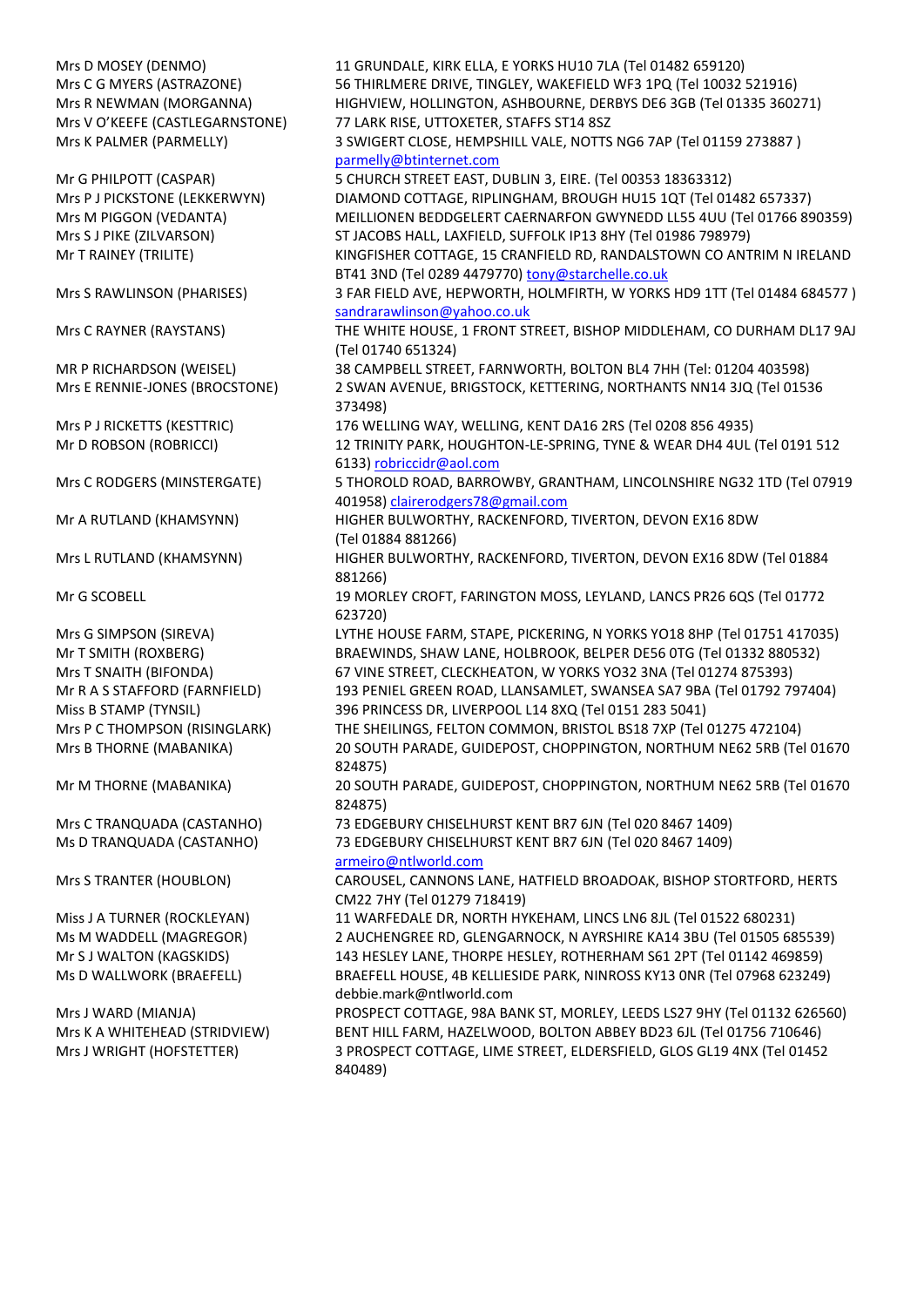# **LIST A1 (NON - BREED SPECIALISTS)**

Mr M ARMSTRONG (BITCON) BRAMDENE, CARGO BECK, CARLISLE CA6 4BB (Tel 01228 74318) Mr C ATKINSON (SEGANTI) 5 BRISTOL AVENUE, ROSSALL, FLEETWOOD, LANCS FY6 9BJ (Tel 01253 870899 Mrs M J BATES (HILLANHI) 30 WINDMILL ROAD, NUNEATON, WARKS CV10 0HL (Tel 01203 394208) Mr J BARNEY (ROMAUNT) 18 BESCOT DRIVE, WALSALL, W. MIDLANDS WS2 9DF Mr D J BELL (BALINTYNE) HEATHFIELD, POUND GREEN, BUTTONOAK, BEWDLEY WORCS DY12 3LL (Tel 01299 403804) Mr C BEXON (OLDFIELD) 59 DERBY ROAD, KIRKBY IN ASHFIELD, NOTTS NG17 9DH (Tel 01623 722037) Lt Col K BINGHAM (ELMSALL) LATHAM FARM, SPLATFORD LANE, KENNFORD, EXETER EX6 7XY (Tel 07714 4487471) Mr M BLAY THE HERDSMAN, HOMESIDE FARM, BOSSINGHAM CANTERBURY CT4 6AR (Tel 01227 709544) Mrs P BLAY (STABLAHEIM) 7 MAYFIELD ROAD, LYMINGE, FOLKESTONE, KENT CT18 8HL. (Tel 01303 863570) pam.blay@btinternet.com Mr R BLOMME (NORCROFT) RUE DE L'ETANG 11, DOTTIGNIES, BELGIUM BE 7711 (Tel +32 56 487247) Mr M H BOSWELL (MARQUELLE) SHARDLOW BOARDING KENNELS, 136 LONDON ROAD DERBYSHIRE DE72 2GP (Tel 01332 792328) Ms E BRADLEY (HIGHFORCE) 36 CALVER CLOSE, DODWORTH, BARNSLEY, S75 3QW (Tel 07796 132946) Mrs P BUTLER-HOLLEY (SHANDWICK) 13 REDHOPE CREST, REDBROOK, BARNSLEY S75 1JE (Tel 01226 282097) Mrs C E CARTLEDGE (RYSLIP) RYSLIP KENNELS, CHURCH LANE, BINFIELD PARK, BRACKNELL RG12 5NL (Tel 01344 424144) Mr E CASEY (MOYGLASS) SANDYLANDS, GREYSTONES, SOUTHAM ROAD, UFTON, LEAMINGTON SPA, WARW CV33 9PL (Tel 07727 185962) Mrs C A COODE (WARRINGAH) WARRINGAH VALLEY VIEW, FOWNHOPE, HERTS HR1 4PU (Tel 01989 740296) Mr l COX (VANITONIA) KEASTON KENNELS, VOLE ROAD, HIGHBRIDGE SOMERSET TA9 4PE (Tel 01278 760210) Mr D CRAIG (DAVRICARD) PADDOCK HOUSE, HURWORTH MOOR, DARLINGTON DL2 1QG (Tel 01325 285485) Mr J DALTREY (BANANADANCE) GUILDSTEAD COURT, YELSTED LANE, YELSTED, KENT ME9 7UT (Tel 01634 364539) [jonathan@bananadance.com](mailto:jonathan@bananadance.com) Mrs J EYEINGTON (MEADOWDALE) GREYS FARM, HORSELEY FEN, CHATTERIS, CAMBS PE16 6XA (01354 693358) Mrs V O FOSS (ELSWOOD) FLAT 16 HANNAH COURT, 195-199 WILMSLOW ROAD, HANDFORTH, WILMSOW, CHESHIRE SK9 3JX (Tel 01625 531438) Mr M GADSBY (AFTERGLOW) MEADOW GREEN CATTERY, MOSS HOUSE LANE, WESTBY WITH PLUMPTON, PRESTON PR4 3PE (Tel 01772 687301) Mrs I GLEN (WILHOLME) CARLTON COTTAGE, DEANS SQUARE, TOPCLIFFE, THIRSK, N YORKS YO7 3RT (Tel 01845 577764) [irene709@btinternet.com](mailto:irene709@btinternet.com) Mr T GRAHAM (NYLIRAM) 5 ALEXANDER PLACE, ASKAM-IN-FURNESS, CUMBRIA LA16 7BT (Tel 01229 464203) [nyliram.gundogs@talktalk.net](mailto:nyliram.gundogs@talktalk.net) Mrs V GRANT (STAIRFOOT) 79 PROVIDENCE ST, EARLESHEATON, DEWSBURY W YORKS WF12 8HZ (Tel 01924 456414) Mr K GROOM (GRUNJAGEN) 37 BRIDGE STREET, COSELEY, W MID WV14 8HU (Tel 0121 557 9216) Mr G HARGREAVES (GHYLLBECK) OAKFIELD, LAND LANE, LONGTON, PRESTON, LANCS PR4 4SH (Tel 01772 616046) Mrs S HARRIS (BARLEYARCH) SMITHY COTTAGE, 484 KNUTSFORD ROAD, WARRINGTON, CHESHIRE WA4 1DX (Tel 01925 653039) Mr J HORSWELL (DRAKESLEAT) 25 WHATTON ROAD, KEGWORTH, DERBY DE74 2EZ (Tel 01509 674059) Mrs A HOWES (MEDOGOLD) MANDARIN, HENLEY ROAD, NUNEHAM COURTNEY, OXFORD OX44 9PR (Tel 01865 343435) Mr M HOWES (MEDOGOLD) MANDARIN, HENLEY ROAD, NUNEHAM COURTNEY, OXFORD OX44 9PR (Tel 01865 343435) Mrs E HUGHES (SONNENBERG) HILL HOUSE, WOTTON ROAD ACTON, BRISTOL BS37 9XA (Tel 01454 228439) Mr P IVERSON MYLSKERUDCEIEN 22, 1160 OSLO 11 (Tel 0047 22 280284) Dr R JAMES (JASMOME) 18 LACEY CLOSE, WATLINGTON, KINGS LYNN, NORFOLK PE33 0TX (Tel 01553 813754) Mr K J JARVINEN EERIKINKATU 14A9 FI-00100, HELSINKI (Tel 00 358 96801393) Mr F KANE (HIRONTOWER) 71 COAST RD, REDCAR, CLEVELAND TS103RD (Tel 01642 485895) Mrs P LE-MON (HURSTLEM) PORT NA-HABHANN, GURTEENAKILLA BALLINGEARY, CO CORK ROI (Tel 002647 200) Dr A LINNEWEBER SCHWAMMELWITZER STRASSE 18, D-37574 EINBECK, GERMANY Mr C MACKAY 9 EBBISHAM ROAD, EPSOM, SURREY KT18 7NP (Tel 01372 724141) Mrs M MACKAY 9 EBBISHAM ROAD, EPSOM, SURREY KT18 7NP (Tel 01372 724141)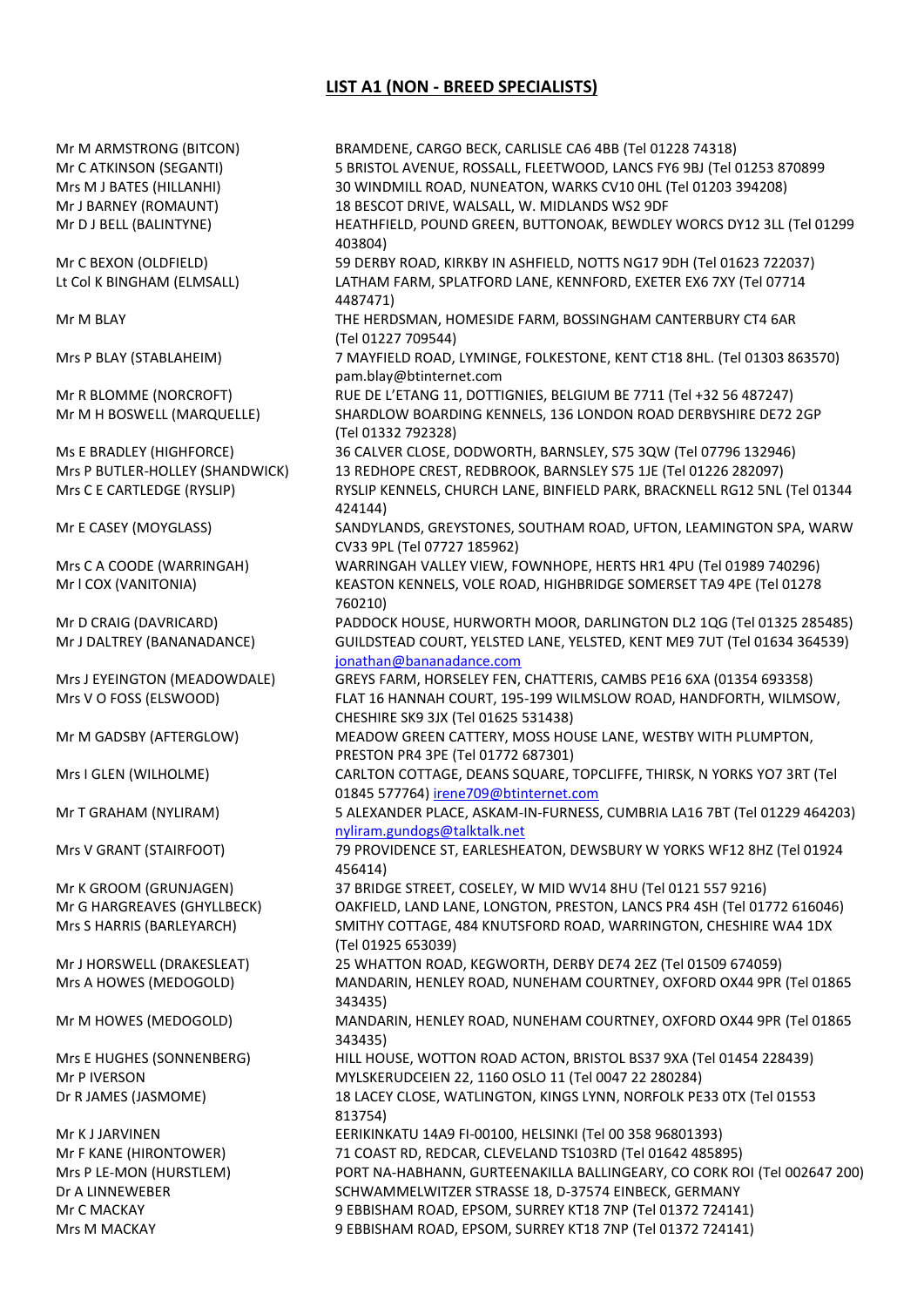Mr R MCMASTER (WEARVALE) 94 GRINSTEAD WAY, DURHAM DH1 1LZ (Tel 0191 3849261) Mrs J M MILLER PEACH TREE COTTAGE, WATLING STREET, LUTTERWORTH, LEICS LE17 5BE (Tel 01455 220330) Mr S MILLS SHARPE COURT, BURPENGARY, 4505 QUEENSLAND, AUSTRALIA (Tel 54 986661 28) Mrs M MILLS DE HOOG (WITTEKIND) LES ROCHES YORANDES ORNE NORMANDY FRANCE MR R J MORRIS (LASCOED) OLD PONTY MISTER FARM, RISCA NEWPORT NP11 6EL (Tel 01633 612326) Mrs A MOSS (EWTOR) PLANTATION COTTAGE, RINGTAIL ROAD, BURSCOUGH, LANCS L40 8JY (Tel 01704 839128) Miss E NEWTON (NEVEDITH) 244 SHUTTLEWOOD ROAD, BOLSOVER, CHESTERFIELD, DERBY S44 6PA (Tel 01246 240520) Mrs H PARKINSON (DAVIAM ) 3 SWINSIDE, THE VILAGE, COTTAM, PRESTON, LANCS PR4 0WP (Tel 01772 721387) Mr T PEARSON (LANSPAR) 16 FRONT ST, ROOMHOPE IN WEARDALE, BISHOP AUKLAND DL13 2AY (Tel 01388 517797) Miss S PINKERTON (BAREVE) ABBEY BOARDING KENNELS, GOXHIL, BARROW UPON HUMBER DN19 7LW (Tel 01469 532991) Mr M REUPER TRASSE 4, 38173 SICKTE, GERMANY (Tel 00 05305 1843) Mr J H RICHARDSON (DARROCHONNA) 3 LOMOND ROAD, WEMYSS BAY, RENFREWSHIRE PA18 6BE (Tel 01475 321335) [darrochonnax2@aol.com](http://www.weimaraner-scotland.com/JudgesLists/darrochonnax2@aol.com) Mrs K SEWARD JEFFREYS FARM, MILL LANE, CRESSING, BRAINTREE, ESSEX CM77 8NU Mr D W SHIELDS (WILHOLME) CARLTON COTTAGE, DEANS SQUARE, TOPCLIFFE, THIRSK YO7 3RT (Tel 01845 577764) Mr M J SHOREMAN 1385 BASELINE ROAD RR1, PHELPSTON, ONTARIO LOL 2KO (Tel 7053227853) Mrs S SHRIGLEY RA 150 ELIZABETH STREET, LITTLE WANPORT, TASMANIA, AUSTRALIA 7190 (Tel 03 62577431) Mr K L SIMMONS 10 PARK ROAD, RD8 HAMILTON, NEW ZEALAND (Tel 78299946) Mrs D STEWART-RITCHIE (GWENDARRIFF) 70 GUILDFORD ROAD, LURGAN, CO ARMAGH BT66 7EA (Tel 02838 326132) Mr R STRUDWICK (BURPHAM) 31 GLENDALE DRIVE, GUILDFORD, SURREY (Tel 01483 827122) Mr J THIRLWELL (FERNDALE) WICKHAM HILL SOUTH, WICKHAM HIGHWAY, GATESHEAD NE11 9QL (Tel 0191 488 7168) Mrs Z THORN-ANDREWS (DRAKESLEAT) BESTMAN LANE, KEMPSEY, WORCS WR5 3PZ (Tel 01905 820720) Mrs L S TROW (WINTERWELL) 13 MELTON HIGH ST, MELTON, ROTHERHAM, S YORKS S63 6QF (Tel 01709 874683) winterwellgsp@talktalk.net Mr R TWYMAN (BRACENDOWN) GREENACRES, ROMAN ROAD, DOVER KENT CT16 2QG (Tel 01304 241211) Mrs A WEBSTER (ASQUANNE) LILAC COTTAGE, CLIFFE HILL, STANTON UNDER BARDON, MAKFIELD, LEICS LE67 9TE (Tel 01530 249952) Mr F H WHYTE (KAZVAL) 8 HILLINLEA, CARLISLE ROAD, ANNAN, DUMFRIES DG12 6QU (Tel 01461 204972) Mrs P WILLIAMS (BOURNEHOUSE) BOND END HOLDINGS, YOXALL, BURTON-ON-TRENT, E STAFFS DE13 8NJ (Tel 01543 473220) Mr D T WONG 4 AWATEA ROAD, ST IVES, NEW SOUTH WALES 2075, AUSTRALIA (Tel 00 61 2 914438) Mr C WOODWARD (WADESON) WOODLANDS, FURLONG ROAD, BOLTON-ON-DEARNE, ROTH S63 8HU (Tel 01709 896663) Mr N WORTH 4 CLOS SANT TEILO, LLANGYFELACH, SWANSEA SA5 7HG (Tel 01792 795382) Mrs C WRIGHT (GRAUHUND) GRAUHUND PARK, PO BOX 132, KANGAROO GROUND. 3097 VICTORIA, AUSTRALIA (Tel 03 9712 0318) Mr K A W YOUNG (PYNGOLD) 17 RIVERSLEIGH ROAD, LEAMINGTON SPA, WARKS CV32 6BG (Tel 01926 336480)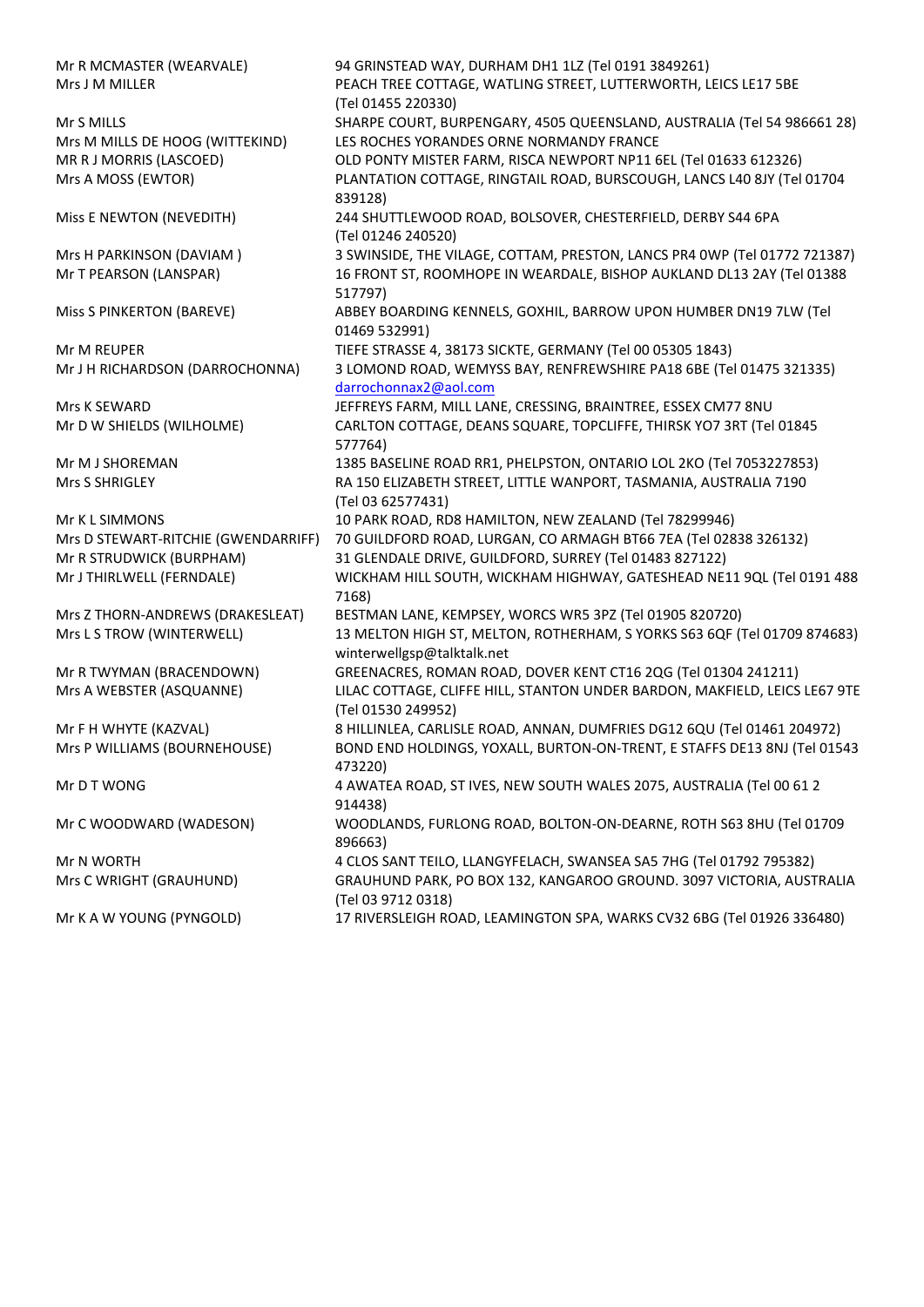### **LIST A2**

*A2: All persons who fulfil all the requirements for the A3 list and who have been assessed in accordance with Kennel Club requirements and accepted by the Kennel Club for inclusion on an A2 list and have the support of the Weimaraner Club of Scotland.*

NO ENTRIES

### **LIST A3 (BREED SPECIALISTS)**

*A3 (Breed Specialist): All persons who fulfil the following criteria. Have a minimum of 7 years judging experience in Weimaraners. Have actually judged more than a total of 110 Weimaraners. Have attended a seminar conducted by a Kennel Club Accredited Trainer, and passed the relevant examination on Kennel Club Regulations and Judging Procedures. Have attended a seminar conducted by a Kennel Club Accredited Trainer on Conformation and Movement. Have attended a Conformation and Movement "Hands-on Assessment" conducted by a Kennel Club Accredited Trainer and passed the assessment. Have attended at least one breed specific A3 seminar run in accordance with the relevant Kennel Club Code of Best Practice and passed an examination and/or assessment. Have attended a HPR Field Trial or an Open Gundog Working Test. Have bred and/or owned a minimum of 3 Weimaraners when they obtained their 1st entry in the Kennel Club Stud Book (save in exceptional circumstances). Have stewarded over a minimum of 12 days at shows. Have the support of the Weimaraner Club of Scotland.*

Mr D CROWTHER (HUNDWITH) 18 ROMBALDS VIEW, OTLEY, WEST YORKSHIRE LS21 2DS (Tel 01943 510388) Ms R E MURRAY (RACHMOR) 11 SCHOOLHOUSE AVENUE, COALBURN, SOUTH LANARKSHIRE ML11 0LL (Tel 07391 084873) REMinteriors@hotmail.com Mrs M RAINEY (TRILITE) 57 LARGY ROAD, CRUMLIN, N IRELAND BT29 4RW (Tel 07753 743345) [madelene.rainey1@btinternet.com](mailto:madelene.rainey1@btinternet.com) Mr M SLIMAK [mark.slimak@yahoo.com](mailto:mark.slimak@yahoo.com) (Tel 07378 308307) Mr L WILKS (ARANY) 8 CAMPION CLOSE, DENHAM VILLAGE, UXBRIDGE, MIDDLESEX UB9 5BX (Tel 01895 832107)

#### **LIST A3 (NON-BREED SPECIALISTS)**

*A3 (Non Specialist): All persons who fulfil the following criteria. Have a minimum of 7 years judging experience (including 5 years in Weimaraners). Have judged Weimaraners at one breed club show. Have actually judged more than a total of 150 Weimaraners. Have attended a seminar conducted by a Kennel Club Accredited Trainer, and passed the relevant examination on Kennel Club Regulations and Judging Procedures. Have attended a seminar conducted by a Kennel Club Accredited Trainer on Conformation and Movement. Have attended at least one breed specific A3 seminar run in accordance with the relevant Kennel Club Code of Best Practice and passed an examination and/or assessment. Have awarded CCs in at least one other breed. Have attended an HPR Field Trial or an Open Gundog Working Test. Have bred and/or owned a minimum of 3 dogs of any breed when they obtained their 1st entry in the Kennel Club Stud Book (save in exceptional circumstances). Have stewarded over a minimum of 12 days at shows. Have the support of the Weimaraner Club of Scotland. Judges already approved to award Challenge Certificates by the Kennel Club in other breeds may not be required to fulfil these minimum requirements*

Mrs A JOHNSTONE (MAPLEHAZE) 166 CHASELY RD ETCHINGHILL RUGELEY STAFFS WS15 2LN (Tel 01889 582258) Mrs E A ORZEL (BRAXTON) PICKERTON FARM, GUTHRIE, FORFAR DD8 2TZ (Tel 01307 830378) Mr G L TALBOT (DELLERSBECK) 35 MARLBOROUGH CLOSE, GREAT HAYWOOD, STAFFS ST18 0SF (Tel 01889 808580)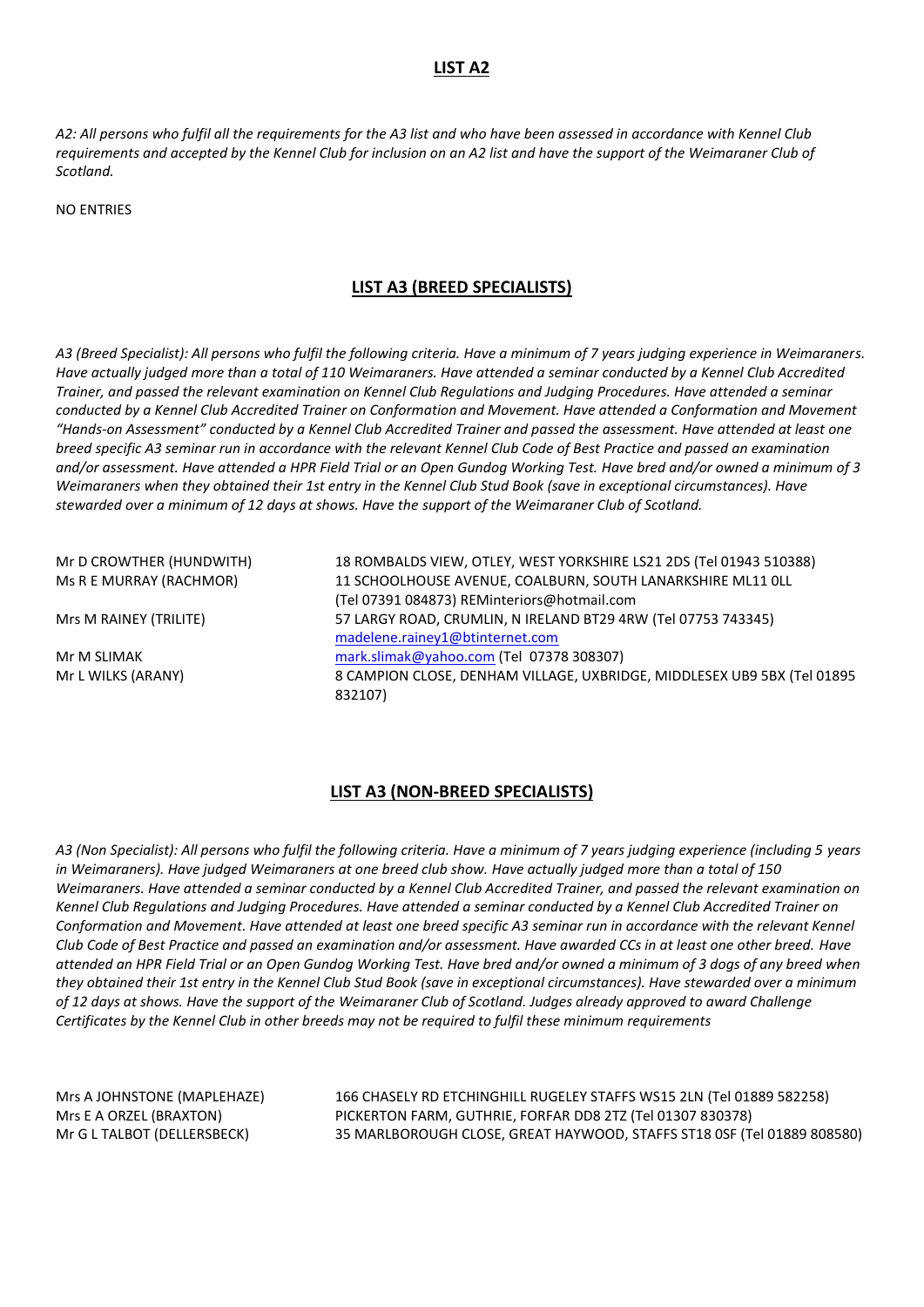## **LIST B (BREED SPECIALISTS)**

*B (Breed Specialist): All persons who fulfil the following criteria. Have 5 years' experience owning and exhibiting Weimaraners. Have actually judged a minimum of 40 Weimaraners. Have attended at least one breed specific A3 seminar run in accordance with the relevant Kennel Club Code of Best Practice and passed the examination and/or assessment. Have stewarded over a minimum of 3 days at shows. Have the support of the Weimaraner Club of Scotland.*

| Mrs L ADAMO (ZAKRO)          | ELIBANK FARM COTTAGE WALKERBURN, BORDERS EH43 6DA (Tel 01896 870646)    |
|------------------------------|-------------------------------------------------------------------------|
| Mrs S ADAMS (KATELANDS)      | WENDLEBURY, SLADE LANE, DOSTHILL, TAMWORTH STAFFS B77 1LX (Tel 01827    |
|                              | 260625) katelandsgundogs@sky.com                                        |
| Ms T ALLISON (KUANTAN)       | BATTERY MILL FARM, ST ERTH, CORNWALL TR27 6JU (Tel 01736 751799)        |
| Ms C BAINBRIDGE (NELLARRIS)  | 91 CLOVERHILL COURT, CRAGHEAD, STANLEY, CO DURHAM DH9 6BU (Tel 07720    |
|                              | 436777)                                                                 |
| Ms A BROWN (DESJIEM)         | 1 STANLEY COTTAGES STANLEY LANE SUTTON IN ASHFIELD NOTTINGHAMSHIRE      |
|                              | NG17 3JH desjiem@btinternet.com                                         |
| Mrs L CLAYFORTH (SHADOWMERE) | 47 FOURTH STREET, ROTHWELL, LEEDS LS26 0JJ (Tel 01132 880082)           |
|                              | haradwaithe@tiscali.co.uk                                               |
| Mr S CLAYFORTH (SHADOWMERE)  | 47 FOURTH STREET, ROTHWELL, LEEDS LS26 0JJ (Tel 01132 880082)           |
|                              | haradwaithe@tiscali.co.uk                                               |
| Mr I DAVIE (WEISCOTT)        | 41 DUNCANSON DR, BURNTISLAND, FIFE KY3 9JS (Tel 01592 874122)           |
| Ms J ELDERS(JEHANE)          | 1 COPPY ROW OAKWORTH KEIGHLY WEST YORKS BD22 7PU (Tel 07958 726855)     |
| <b>G HARRIS (CLARANJAY)</b>  | THE GABLES 54A PRIORY ROAD PETERBOROUGH CAMBS PE3 9ED (Tel 01733 66927) |
| Mr J HAWKSBY (DELAHAWK)      | 43 ASTLEY GDNS SEATON SLUICE NORTHUM NE23 4JN (Tel 01912 371469)        |
| Mrs V HAWKSBY (DELAHAWK)     | 43 ASTLEY GDNS SEATON SLUICE NORTHUM NE23 4JN (Tel 01912 371469)        |
| Miss L SMALL (MISTANCE)      | 88 PARK LANE NETHERTON BOOTLE 10 MERSEYSIDE L30 1RN                     |
|                              | Tel 0151 523 7731 leeann.mistance@yahoo.co.uk                           |
| Mrs C THOMSON (CHRISAN)      | 6 GREENHILL SUTTON SURREY SM1 3LG (Tel 0181 641 5695)                   |
| Mrs L TURTLE (NANTAGROVE)    | NANT-Y-GROVE LLANGYNOG CARMARTHEN DYFED SA33 5DE (Tel 01267 211391)     |
|                              |                                                                         |

## **LIST B (NON-BREED SPECIALISTS)**

*B (Non Specialist): All persons who fulfil the following criteria. Have 5 years judging experience in any one breed. Have actually judged a minimum of 50 Weimaraners. Have attended at least one breed specific A3 seminar run in accordance with the relevant Kennel Club Code of Best Practice and passed the examination and/or assessment. Have stewarded over a minimum of 3 days at shows. Have the support of the Weimaraner Club of Scotland.*

| Mrs A BROWN (METKAR)        | METKAR COTTAGE 47 MAGHERATIMPANY RD BALLYNAHINCH BT24 8NZ (Tel 028     |
|-----------------------------|------------------------------------------------------------------------|
|                             | 9756 2716) metkarcsp@aol.com                                           |
| Mrs E FARNINGHAM (PITALPIN) | 142 LIFF RD DUNDEE DD2 2TS (Tel 01382 611076)                          |
| <b>Miss N FARQUHARSON</b>   | 19 CALLENDER GDNS DUNDEE TAYSIDE DD4 6BP (Tel 01382 451916)            |
| Mrs D HARDIE (MISTYAYRE)    | 101 PRESTWICK RD AYR AYRSHIRE KA8 8LJ (Tel 01292 283738)               |
| Mr L HUNT (SETTHORNE)       | 3 BAYS ROAD, PENNINGTON, LYMINGTON, HANTS, SO41 8HL (Tel 01590 610238) |
| Mr D HUTCHISON (WAVERTON)   | 116 SHEPHERDS LANE DARTFORD KENT DA1 2NN (Tel 01322 408359)            |
| Mrs J MARSHALL (JEPEJO)     | 9 BLAYDON CLOSE NETHERTON LIVERPOOL MERSEYSIDE L30 1SQ (Tel 0151 523   |
|                             | 8339)                                                                  |
| Ms M MCANGUS (REDFURS)      | ROSS HALL REDFORD ANGUS DD11 2RD (Tel 01241 860415)                    |
|                             | redfurs.vizslas@virgin.net                                             |
| Mrs H MCCORMACK (DREVAMHOR) | 1 BRIDGEND COTTAGES DALMAHOY KIRKNEWTON MIDLOTHIAN EH27 8EB (Tel 0131  |
|                             | 449 7245)                                                              |
| Mr R MOSEDALE (KNIGHTSBAY)  | 3 WILDGOOSE CLOSE, IBSTOCK, LEICS LE67 6PE (Tel 01530 481080 Mob 07717 |
|                             | 763044 ) russelmosedale@hotmail.co.uk                                  |
| Mr D MOSS (EWTOR)           | 50 MOSS NOOK BURSCOUGH ORMSKIRK LANCS L40 ORQ (Tel 01704 893128)       |
| Mr W J ORZELL (BRAXTON)     | PICKERTON FARM GUTHRIE by FORFAR DD8 2TZ (Tel 01307 830378)            |